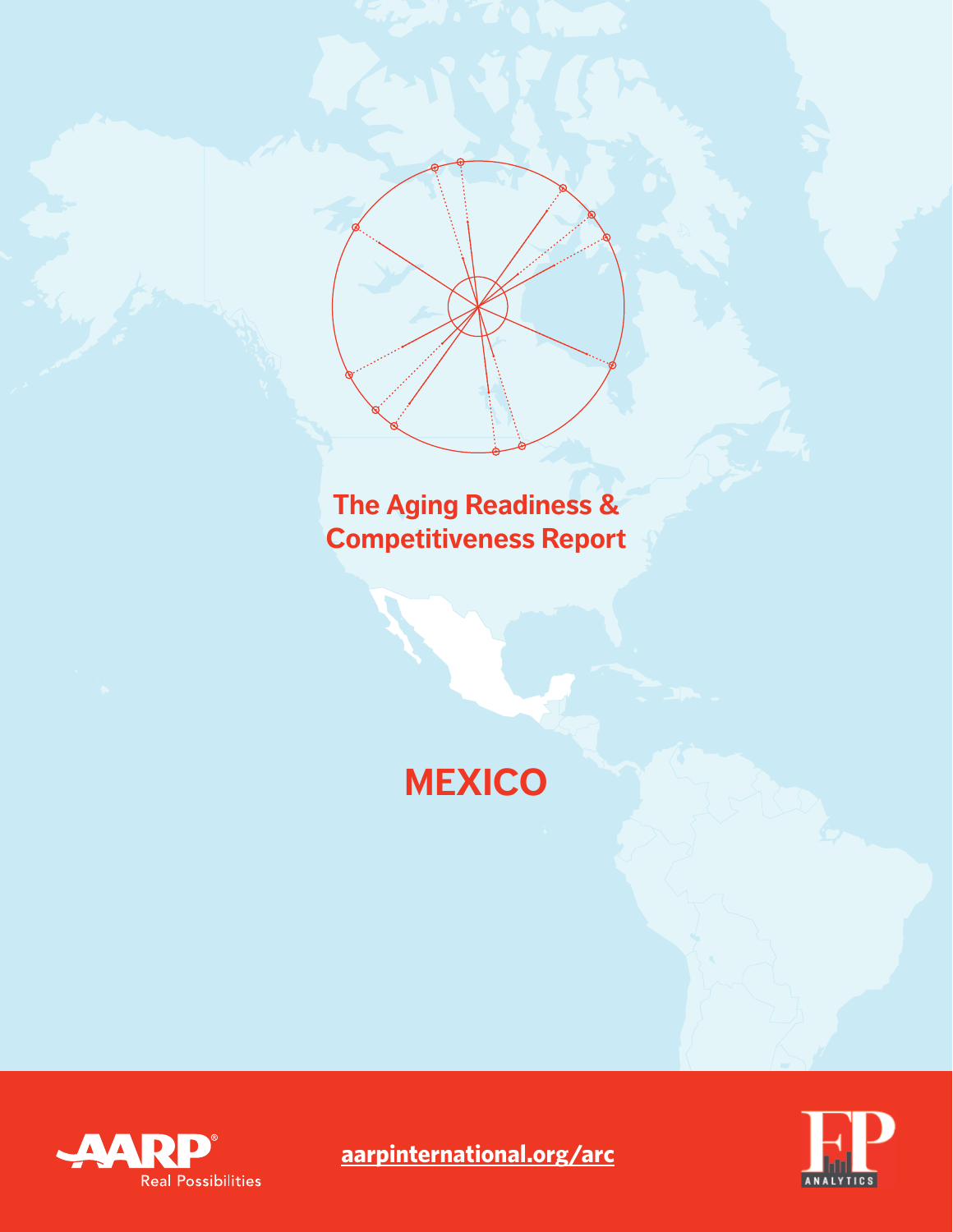# **Overview**

Mexico is on the verge of a demographic sea change. Today, it remains a relatively young population, with only 8.2 million people, or 6.5 percent, age 65 and over as of 2015 – the second lowest rate among countries covered in this study, after South Africa. However, by 2050, the size of this population group is projected to grow by 277 percent to over 30 million people, or 18.9 percent of the population. This level of growth can be compared with the growth rate of 194 percent for upper-middle-

income countries and just 71 percent for high-income countries.<sup>1</sup>

 $\bullet$  --------------------------

The reason for population aging in Mexico is closely related to its declining fertility rate. From 2000 through 2015, Mexico's fertility rate fell from 2.6 children per woman to 2.3 children per woman, and it is projected to decline further to 1.7 percent by 2050. More developed regions experienced an opposing trend, where

<sup>&</sup>lt;sup>1</sup> UN Population Projections 2015.



(Sources: United Nations, World Bank, OECD)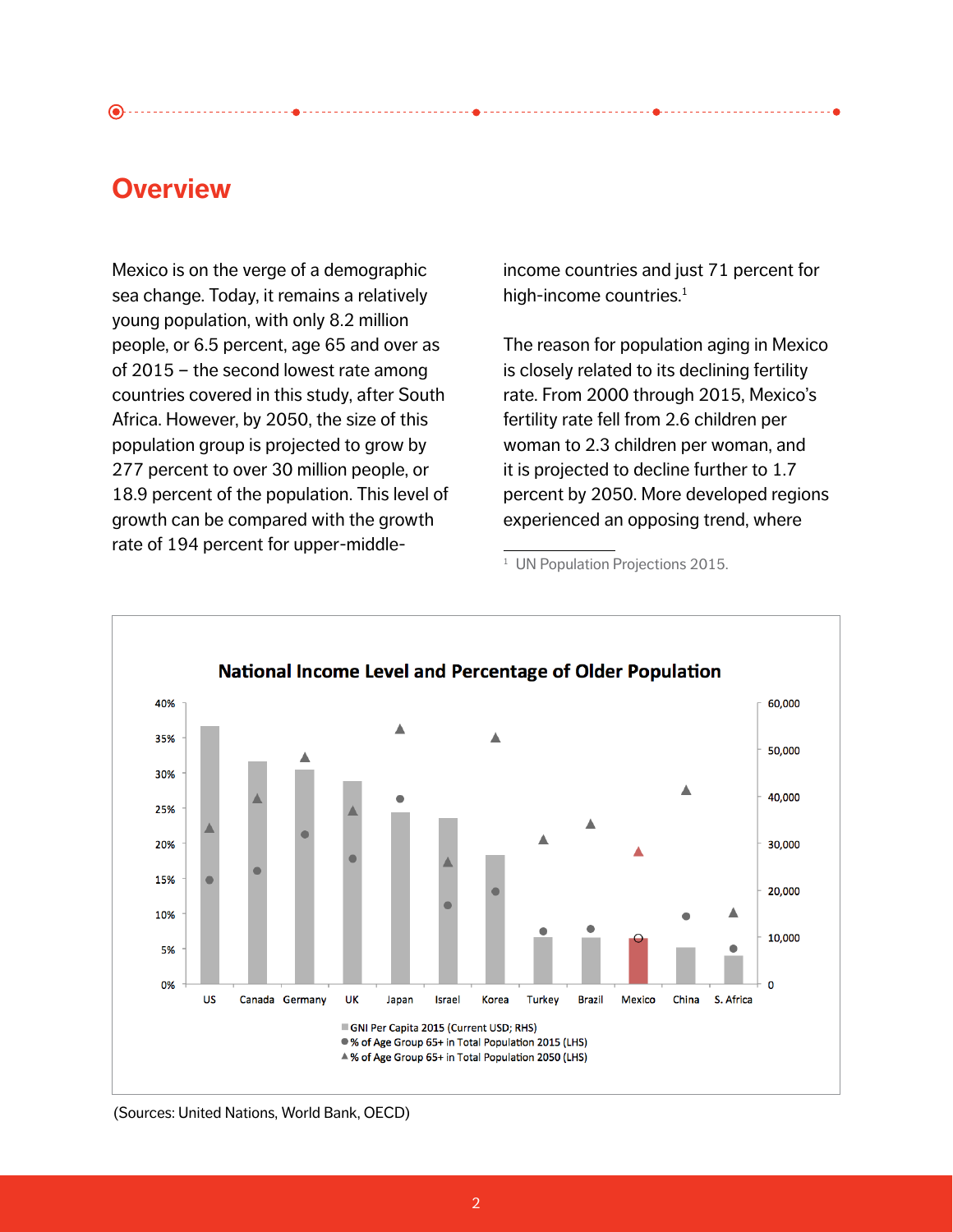fertility rates increased slightly from 2000 through 2015, from 1.6 to 1.7 children per woman. Those rates are projected to inch up slightly to 1.8 children per woman by 2050.23

Older Mexican adults have both poverty and labor force-participation rates among the highest of OECD countries, partly attributed to the country's massive informal economy. Informal sectors employ almost 60 percent of Mexico's labor force, who often have to work at low-income jobs throughout their working lives and are vulnerable to poverty during those years as well as in old age. As a result, older Mexicans tend to work late into their lives and have the third highest labor force participation among OECD countries after Iceland and South Korea. Despite the high economic participation, low education attainment and a lack of skills among older adults have limited their ability to earn sufficient income.

Reducing labor informality has been a priority of President Peña Nieto's administration, which has taken multiple actions, including building a new tax regime for small businesses, to help transition informal jobs to the formal sector. Successfully reducing informality would help to improve the quality of the

job opportunities that currently exist for older adults and would ensure that those active in the labor force receive a fair wage. However, the government is not currently focused on implementing policies that would improve productive opportunity among the older-age labor force through support of job-skills training.

While the healthy lifespan of older adults increased in all other countries observed for this study, older Mexican adults' average healthy life expectancy has actually declined over the past decade. Limited access to nutrition resources and unhealthy dietary styles, due to high poverty, have led to increasing chronic diseases like diabetes among older Mexican adults, which in turn create further financial problems as a result of high out-of-pocket expenditure on healthcare.

Recognizing that aging is a looming issue, the government has begun to establish community-support infrastructure for older adults through its National Institute of Older Persons as well as long-term care infrastructure through the recently established National Institute of Geriatrics. However, the development of these initiatives is proceeding slowly, due to their low level of priority on the government's policy agenda and a lack of resources afforded to the individual institutions.

<sup>2</sup> Ibid.

<sup>&</sup>lt;sup>3</sup> The UN defines "More developed regions" as Europe, North America, Australia/New Zealand, and Japan.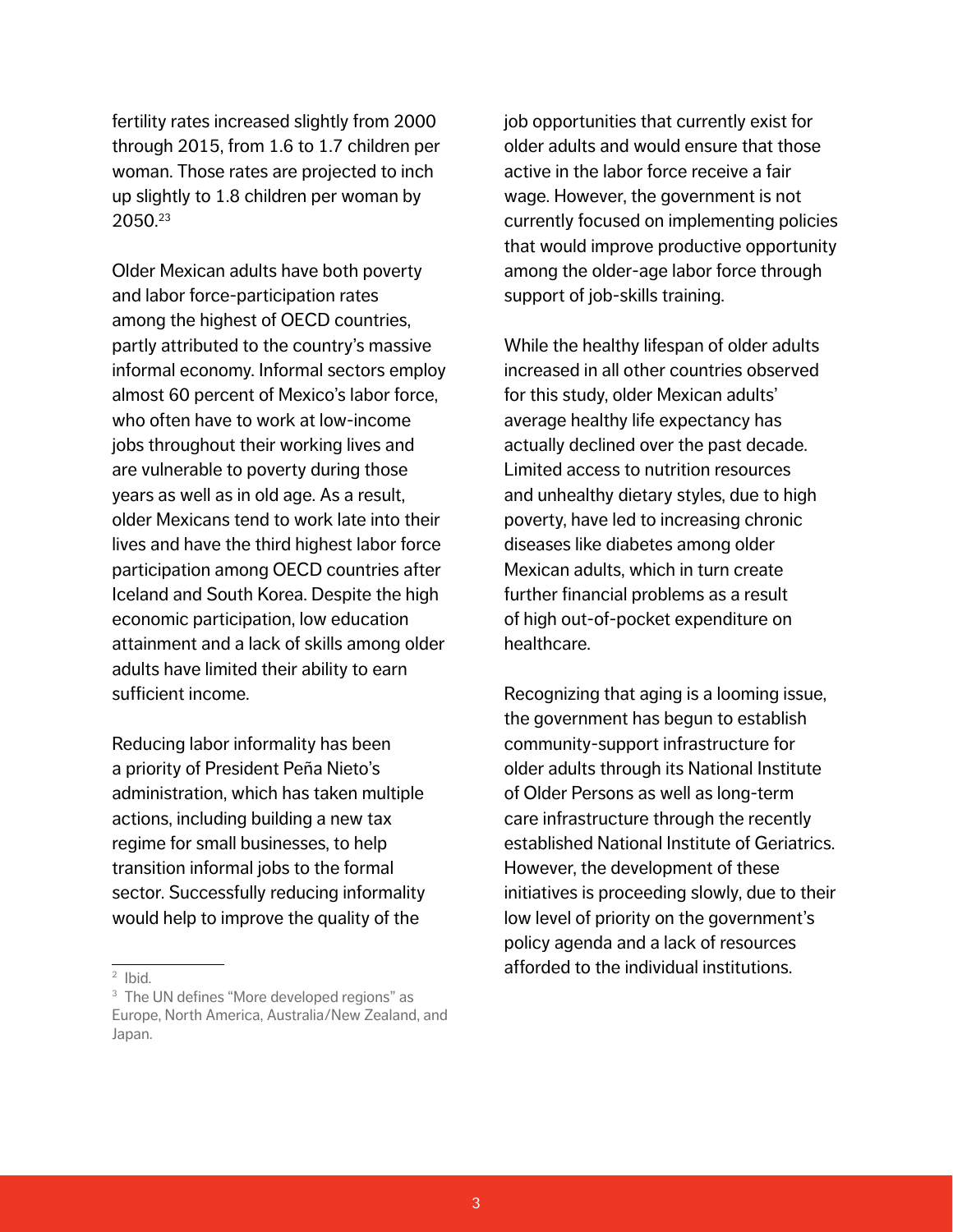While migration among younger people has led to changing family dynamics, the traditional multigenerational family structure has remained strong, and Mexico still has the largest household size among all OECD countries – an average of nearly four members as of 2015.4 Outside of families, however, community support infrastructure is minimal. The Mexican government has established an institution specifically dedicated to the aging population and has given it the responsibility of devising methods for implementing community-based support policies for older adults. While the government has established programs that help older adults access transportation, food, and other basic services in urban areas, caregiving and support services for older adults are in short supply, and neither government nor NGOs have taken significant steps to provide community support for older adults nationwide.

## **Social Connections**

The traditional structure of Mexican households has always been multigenerational, although it is slowly shifting away from the traditional model in recent years. This can be attributed to the impact of youth migration, both internally from rural to urban areas and externally to *"We always talk about the role of older people in the family, but this applies to society as well. Volunteering can help older adults find meaning within society. We need to change the culture to encourage and dignify volunteer work as a way of helping older adults feel like they still belong."* 

. . . . . . . . . . . . . . . . . . .

- Rebeca Wong, Director of the WHO/PAHO Collaborating Center on Aging and Health at the University of Texas Medical Branch

the United States.<sup>5</sup> As of 2012, more than 40 percent of older adults age 60 and over lived in extended households with children and grandchildren, around five percentage points lower than 2009.6 This shift is expected to continue as traditional family and gender roles continue to evolve.<sup>7</sup>

Although slow, the shift in family structure is occurring simultaneously along with population aging, different from the general path of developed countries where the family structure shift preceded the population aging.<sup>8</sup> As a result, the country

<sup>4</sup> http://www.oecd.org/els/family/SF\_1\_1\_Family\_ size\_and\_composition.pdf.

<sup>5</sup> http://redfame.com/journal/index.php/ijsss/ article/viewFile/453/415.

<sup>6</sup> http://www.inegi.org.mx/saladeprensa/ aproposito/2014/adultos0.pdf.

<sup>7</sup> Interview with Rebeca Wong, Director, WHO/ PAHO Collaborating Center on Aging and Health, University of Texas Medical Branch.

<sup>8</sup> https://www.ncbi.nlm.nih.gov/pmc/articles/ PMC2917107/.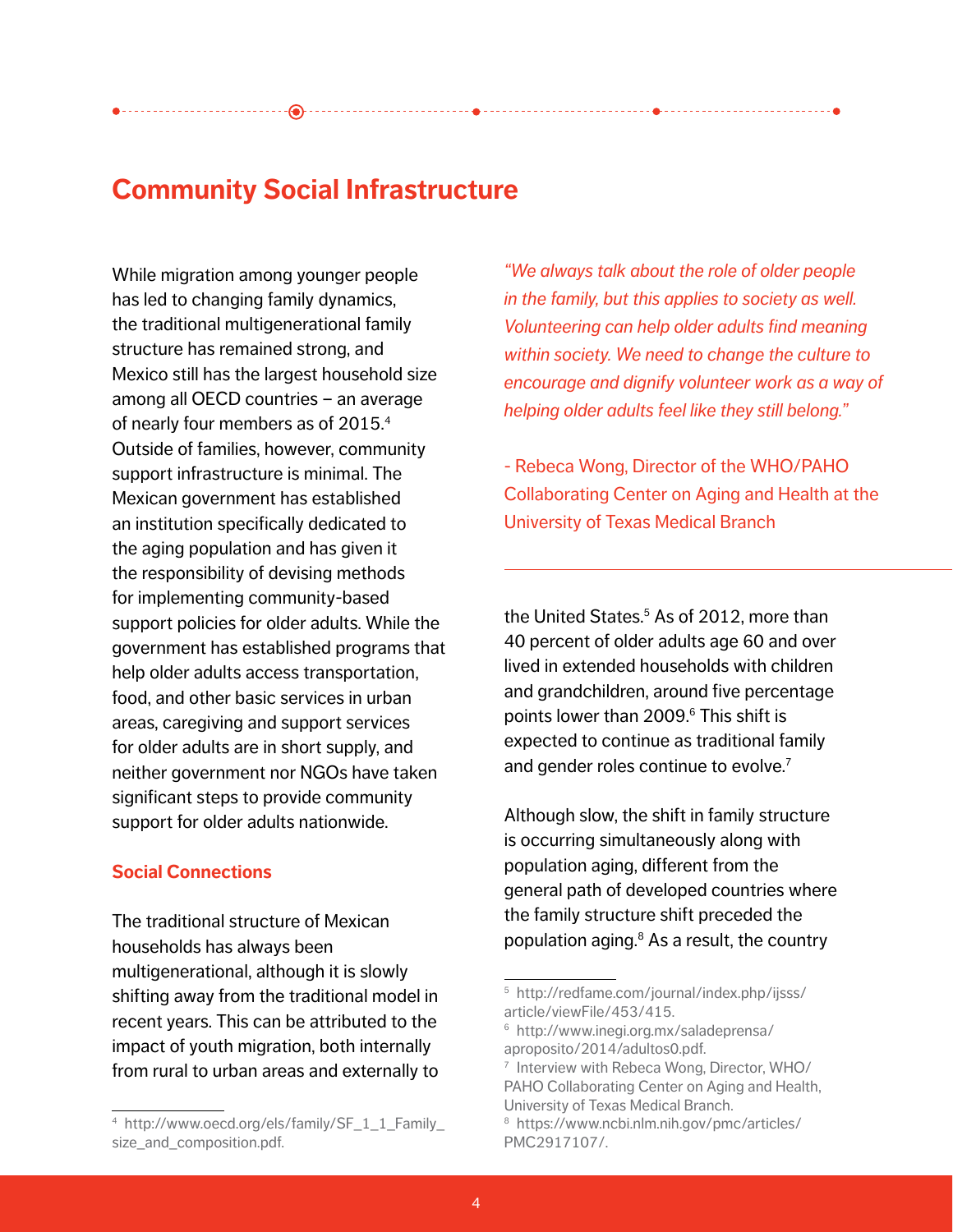has less time to develop the necessary infrastructure for providing older adults with structures to support active and healthy aging that many may be less likely to receive from family members. Today, outside of family and church communities, opportunities for older adults to become more involved in their respective neighborhood environments are very limited.<sup>9</sup> According to Rebeca Wong, Director of the WHO/PAHO Collaborating Center on Aging and Health at the University of Texas Medical Branch, "We always talk about the role of older people in the family, but this applies to society as well. Volunteering can help older adults find meaning within society. We need to change the culture to encourage and dignify volunteer work as a way of helping older adults feel like they still belong."

#### **Physical Infrastructure**

There is virtually no infrastructure in place to ensure that the physical environment accommodates older adults, with the exception of the country's most urban areas. Mexico's low tax-to-GDP ratio of just 17.4 percent in 2015, compared to the OECD average of 34.3 percent, $10$  has made developing building and transportation infrastructure difficult, $11$  particularly in rural areas where over a quarter of older adults reside.12 While the government did initiate a National Infrastructure Program in 2014

9 Ibid.

to be completed by 2018, it has faced budgetary constraints, and age-friendly requirements are not included in the plan.13

Even in urban areas like Mexico City, where local governments have started to pay attention to older people's needs, there is tremendous room for further improvement. Mexico City offers free metro service to older adults, $14$  but a lack of accessibility to metro stations has prevented them from taking advantage of it. Metro stations in the city often do not have elevators, and those that have been installed in some stations typically cannot be accessed without a medical certificate.<sup>15</sup> Around Mexico City, there are also a number of factors in the physical/built environment that discourage older adult participation in day-to-day activities. Busy streets and numerous street vendors make walking on the sidewalk difficult for older adults, forcing them to walk in street traffic. In addition, much of the pavement is uneven and cracked, which creates a significant safety hazard.<sup>16</sup>

Some local governments, specifically those in Mexico City and Jalisco, have worked with the World Health Organization (WHO) in an attempt to promote agefriendly practices that relate largely to housing, transportation, and the physical environment, but have not established specific policies to help implement these ideas. Currently, 1 percent of all houses

<sup>10</sup> https://www.oecd.org/tax/revenue-statisticsmexico.pdf.

<sup>11</sup> http://www.cfr.org/mexico/mexico-

development-democracy-crossroads/p24089. 12 http://www.inegi.org.mx/saladeprensa/ boletines/2016/especiales/

especiales2016\_06\_05.pdf.

<sup>13</sup> https://www.export.gov/article?id=Mexico-Infrastructure-Program.

<sup>14</sup> https://www.mexicocity.com/v/city-info/.

<sup>15</sup> https://helpage.exposure.co/life-for-olderpeople-in-mexico-city.

 $16$  Ibid.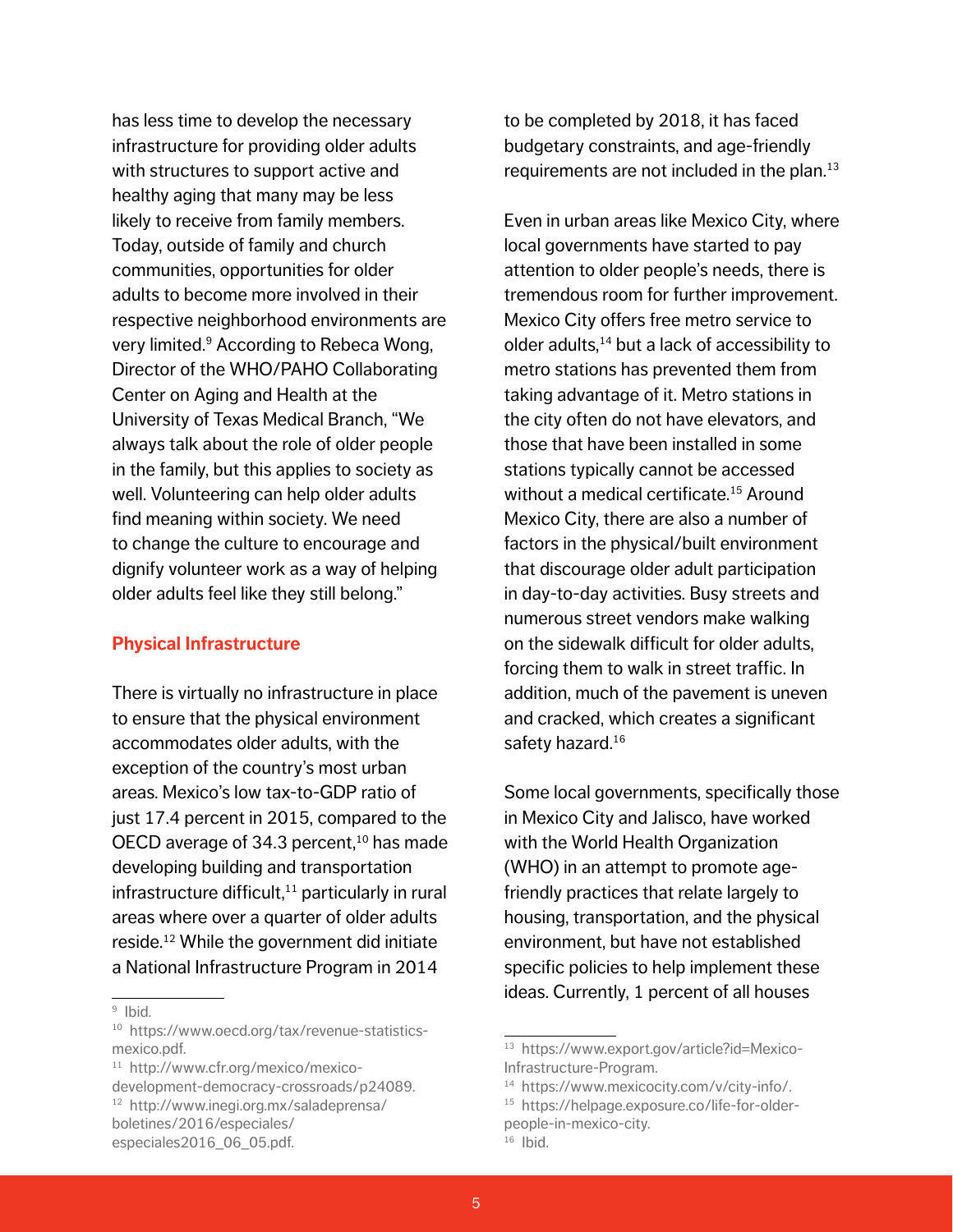built in Mexico City are required by law to be suitable for older adults.17 A WHO project consultation led older adults and other citizens to push for a "clean street" campaign, a provision of adapted buses specifically for disabled older adults and their caregivers, and better supervision over housing construction so that all housing is structurally sound, but the results of many of these efforts have yielded little to no implementation of specific policies.<sup>18</sup>

The state of Jalisco worked to ensure that Guadalajara, the municipality with the highest rate of population aging across the entire state, received consultation from the WHO in 2014 on how to embrace agefriendly practices that involved listening to the voices of older adults through focus groups, surveys, virtual social networks, and events in public spaces in the city, though similarly to Mexico City, there is no evidence of directly connected results.19 While not related to the physical environment, however, as of April 2017, the state has funded a program offering volunteer opportunities as a means of creating spaces where older people feel valued.<sup>20</sup>

## **Lack of Community Support Services for Older Adults**

There is a lack of effective infrastructure in place for providing community support services to older adults. Since 2002,

the major pioneer toward ensuring that sufficient community support services are available to older people has been the National Institute for Older Persons (INAPAM), though it can be effective only on a small scale, due to its limited amount of resources and government funding. Unlike in other middle-income countries where gaps in government support are supplemented by NGO efforts, in Mexico there are very few local NGOs working to provide assistance to older adults hoping to remain in their homes and involved within their communities for as long as possible. This reflects a broader structural gap in the system to encourage and regulate the formation of NGOs, or to require that they register with the government. There is no legislation in place to provide guidance for how NGOs are meant to conduct their operations, and therefore local organizations that provide community support for older adults are in extremely short supply.<sup>21</sup>

The establishment of INAPAM as an institution was an attempt to establish a nationwide discourse that prioritizes the needs of older adults, ensures that support services were in place in accordance with the Older Persons' Rights Law (Ley de los Derechos de las Personas Adultas) of 2002, and follows the example of Mexico City, which already had policies protecting the rights of older adults before the federal government implemented its own.22 INAPAM is charged with the responsibility of creating programs to assist older adults and prepare for population aging. However,

<sup>17</sup> http://www.who.int/ageing/publications/Global\_ age\_friendly\_cities\_Guide\_English.pdf?ua=1. 18 Ibid.

<sup>19</sup> https://extranet.who.int/agefriendlyworld/ network/guadalajara-mexico/.

<sup>20</sup> https://programas.app.jalisco.gob.mx/ programas/reporte/fichaBasica/572.

<sup>21</sup> Interview with Mariana Lopez Ortega, Investigator at INGER, February 2017.  $22$  Ibid.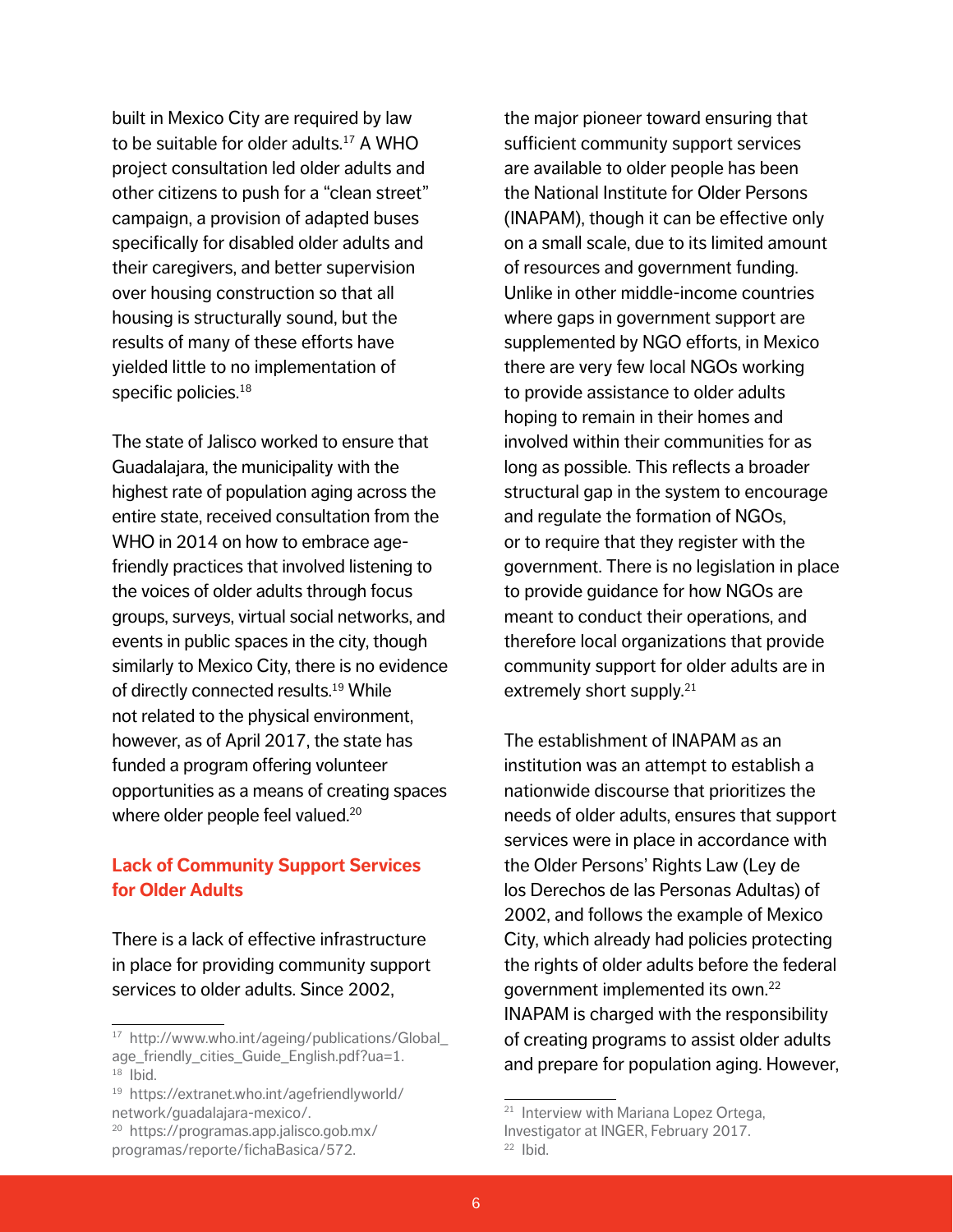*"INAPAM tends to be limited to Mexico City because they are forced to operate with a very small budget. The group also lacks the political influence to exercise any real power over changing this, despite being assigned the responsibility of developing policies to prepare for nationwide population aging."* 

– Luis Miguel Gutiérrez Robledo, Director of the National Institute of Geriatrics (INGER)

according to Luis Miguel Gutiérrez Robledo of Mexico's National Institute of Geriatrics, "INAPAM tends to be limited to Mexico City because they are forced to operate with a very small budget. The group also lacks the political influence to exercise any real power over changing this, despite being assigned the responsibility of developing policies to prepare for nationwide population aging."

One of INAPAM's most popular services is a discount program available to all Mexicans age 60 and older, which allows older adults to enjoy savings of between 10 and 50 percent on a number of goods and services aimed at making living within their communities easier. To obtain access to this discount service, older adults need only apply to receive the INAPAM card, which is accepted at a variety of service providers, including bus companies, taxi firms, local food and convenience stores, and other private businesses like car service shops, clothing stores, and

computer/tech shops. In total, there are over 15,000 establishments participating in this program in Mexico. INAPAM also offers psychological services for older adults who are hoping to avoid or cope with social exclusion, as well as careerplacement services, cultural centers, and day residences.<sup>23</sup> However, there has been very little growth in terms of the scope of its programs, and local experts do not feel that the institution will be able to further develop social services on anything other than a small scale as it depends on both the infrastructure and resources of other institutions to function.24

While INAPAM is intended to serve older adults nationwide, the government has only provided it with enough resources and funding to service older adults, largely in Mexico City and other urban areas. While this is significant, considering that 74 percent of adults age 60 and older in Mexico are living in urban areas, $25$  and experts agree that INAPAM has been effective in assisting older adults in these urban areas $26$  (primarily through its discount program), its reach is still not expansive enough for its existing programs to significantly benefit Mexico's older adults in rural communities.

<sup>23</sup> https://www.oecd.org/mexico/47877877.pdf.

<sup>&</sup>lt;sup>24</sup> Interview with Luis Miguel Gutierrez Robledo, Director, INGER, August 2016.

<sup>25</sup> http://link.springer.com/article/10.1007/ s13670-012-0028-z.

<sup>&</sup>lt;sup>26</sup> Interview with Luis Miguel Gutierrez Robledo, Director, INGER, August 2016.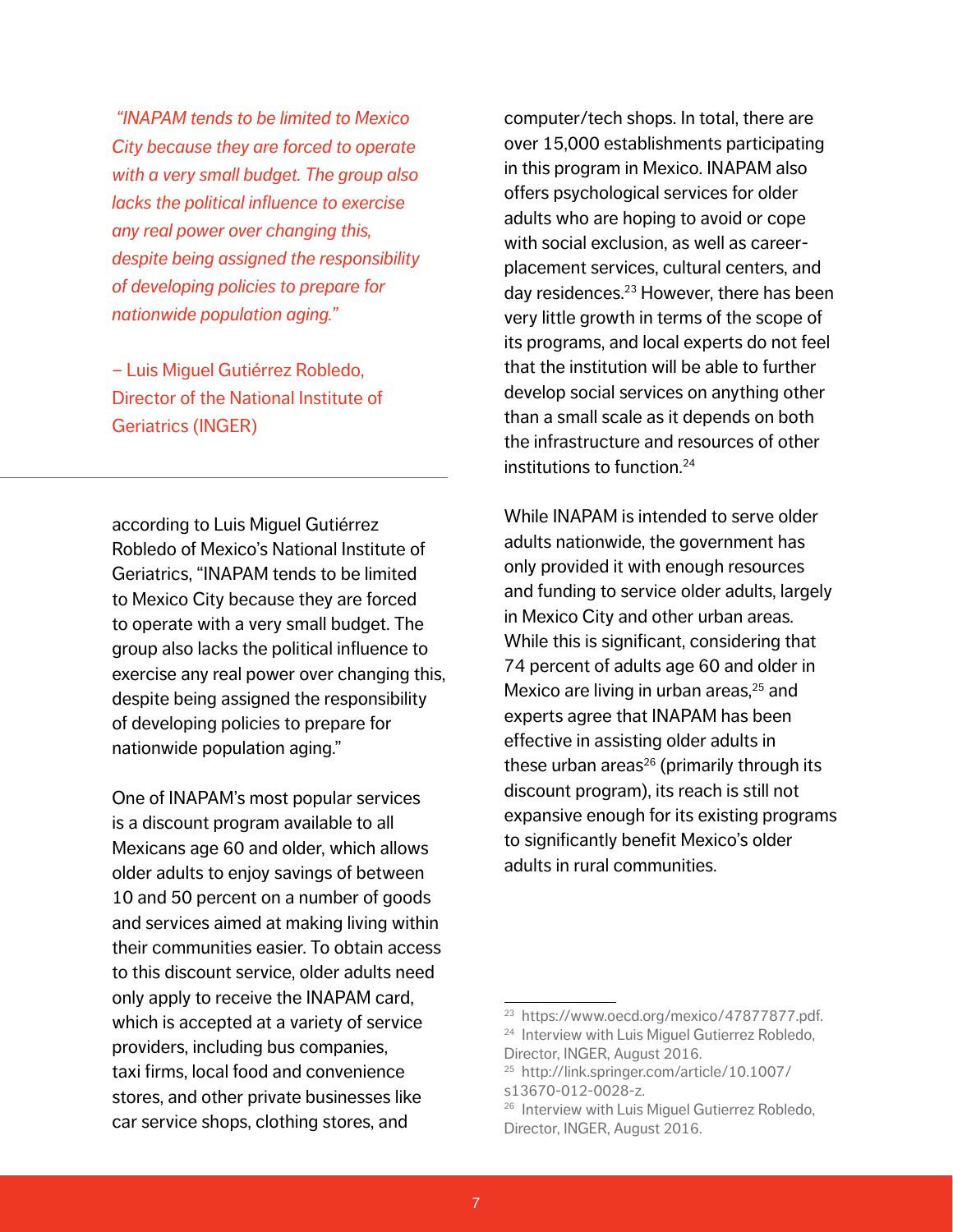# **Productive Opportunity**

Older adults in Mexico work longer, on average, than their peers in most other OECD countries. The country's enormous informal sector has left the majority of informal workers without access to retirement benefits or wellpaying employment opportunities later in life. Informal and self-employed workers make up 60 percent of the labor force, but this informal sector only accounts for 26 percent of the country's GDP.<sup>27</sup> The government has not been able to tap into the productive potential of its older adult population, as it has focused on mitigating older adults' poverty through its noncontributory pension scheme.

## **Labor Participation of Older Adults**

Mexico has the third highest labor force-participation rate of older adults among OECD countries, and like Korea, which leads in older adult labor force participation, long working lives are driven by a high rate of poverty. The labor force-participation rate for people age 65 and older was 27.7 percent in Mexico in 2015, nearly double the OECD average. $^{28}$ While employers within the formal sector

<sup>28</sup> https://stats.oecd.org/Index. aspx?DataSetCode=LFS\_SEXAGE\_I\_R#.



<sup>(</sup>Source: OECD)

<sup>27</sup> https://www.weforum.org/agenda/2015/05/ top-10-things-to-know-about-the-mexicaneconomy/.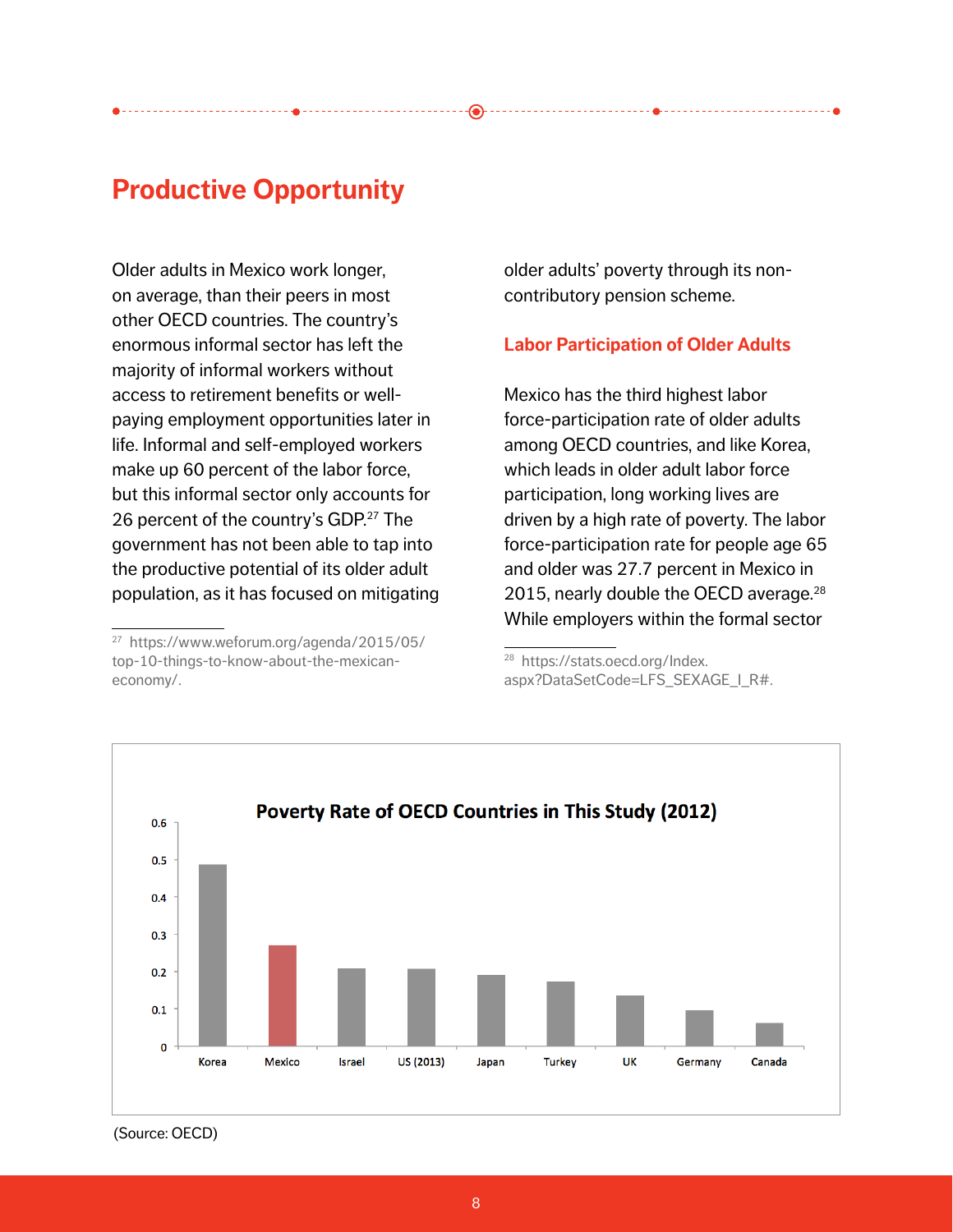contribute to employees' social security retirement accounts, informal employers do not. Therefore, even the informally employed who do have a social security account they contribute to will not be able to accumulate as much savings as formal-sector workers. Furthermore, job opportunities in the informal economy offer virtually no opportunity for the development of skills that would allow individuals to break out into the formal sector as they age, limiting them to the low earnings of the informal sector. As a result, older Mexican adults had the third highest poverty rate among OECD countries at 26 percent as of 2014.29

Despite the desire to work, older adults seeking employment in Mexico face rampant ageism among employers. A local organization called the Association for Labor Discrimination by Age or Gender reports that age discrimination limiting productive opportunity often begins to face people as young as 35, and that old-age discrimination with respect to employment has become much more acute in the past 30 years.<sup>30</sup> While Mexico's Federal Labor Law of 2012 prohibits discrimination on the basis of age, $31$  the director of complaints at Mexico's National Council for the Prevention of Discrimination (CONAPRED) acknowledged a general failure to enforce

anti-discrimination laws that pertain to older adults. This lax attitude toward ensuring that older people are treated fairly has come from the fact that fact that Mexico's population is so young, which has made the issue of ageism less of a priority.32 According to a local advocacy group called Mexico's Center for Labor Reflection and Action, companies tend to hire younger workers because they have fewer family responsibilities and can live on less income, making it even more difficult for older applicants to compete against younger ones.<sup>33</sup>

#### **Policy Actions**

The government's reaction has focused on mitigating poverty rather than enabling new skills development. A means-tested Pension for Older Adults was introduced in 2007 and further increased its coverage in 2013 by lowering the eligibility age for men from 70 to 65. As people working in the informal sector tend not to make social security contributions, they do not receive any pension through social security when they pass the normal retirement age at 65 and can only benefit from this non-contributory pension scheme,<sup>34</sup> which pays a fraction (less than 5 percent) of the average monthly household income.<sup>35</sup>

<sup>29</sup> OECD Statistics.

<sup>30</sup> http://www.elfinanciero.com.mx/archivo/ empresas-cierran-puertas-a-personas-de-35-anos. html.

<sup>31</sup> http://www.elfinanciero.com.mx/economia/ limitar-la-edad-tambien-es-discriminacion-laboral. html.

<sup>32</sup> http://abcnews.go.com/Business/

story?id=3641173&page=1.

 $33$  Ibid.

<sup>&</sup>lt;sup>34</sup> The non-contributory pension scheme targets individuals who have reached the age of 65 and do not have a pension from a social security institute. 35 http://www.efe.com/efe/english/life/mexicanhouseholds-have-an-average-of-3-8-members-843-in-monthly-income/50000263-2666718.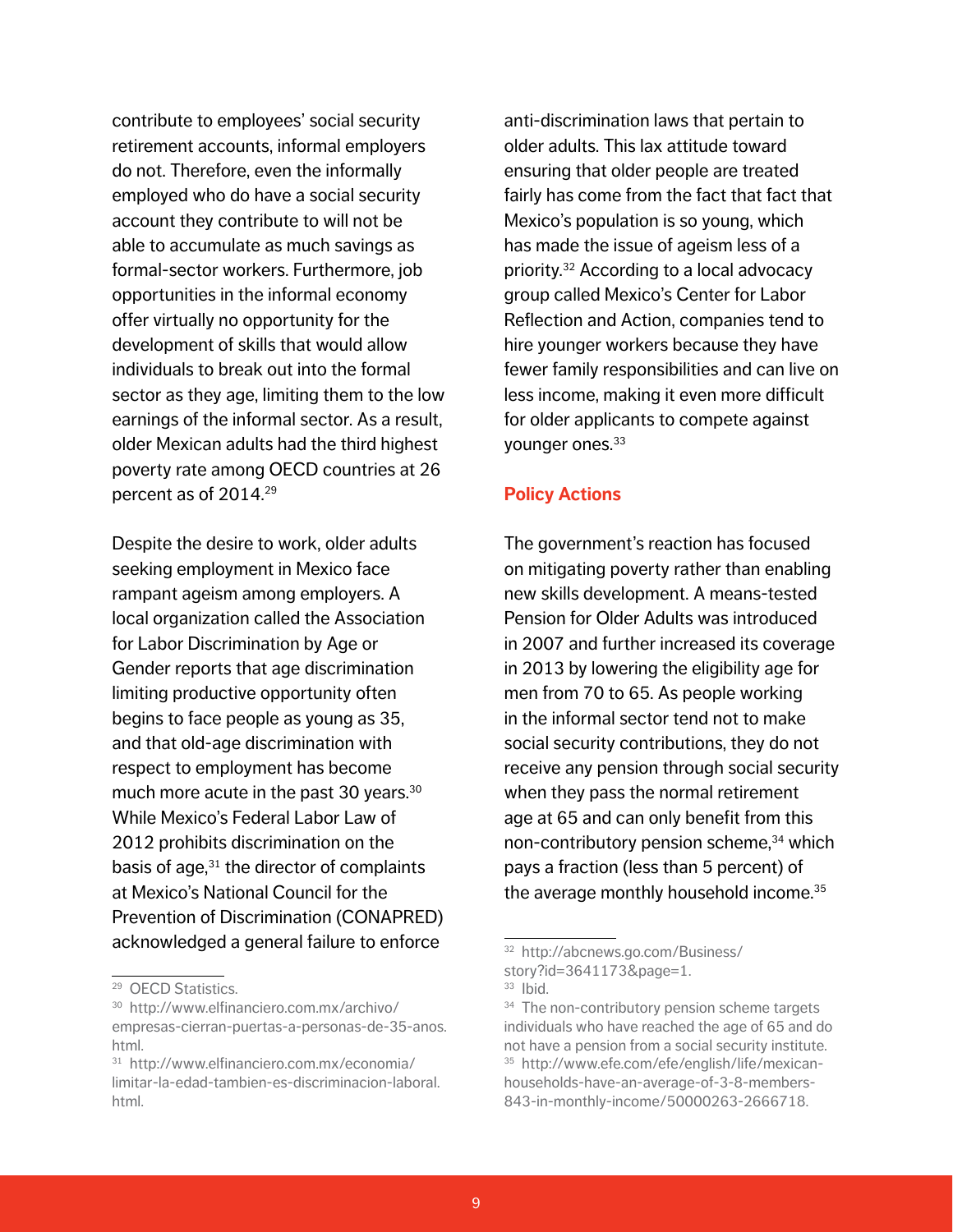Since 2013, it has provided financial incentives to encourage informal workers' contribution to their social security and retirement accounts, helping them to prepare financially for retirement.

While the lack of skills and education prevents older workers from participating in the formal sector, policy support for training and employability is scarce. Although the National Institute for the Elderly (INAPAM) does provide training, and career placement fairs specifically cater to older adults around the country,<sup>36</sup> along with the rest of INAPAM services, these are much more accessible to older adults in urban areas, particularly Mexico City, than they are to those in rural areas.37 In 2016, INAPAM worked with 32 companies in Mexico to support inclusivity in hiring processes and to carry out training programs to provide jobs for older people who hope to remain active in the labor force.38

Local governments in large cities have also made an effort to provide education and training to older adults to help improve their productive skills. The most prominent example is Universidad de la Tercera Edad, a university exclusively for older adults, established by the government

of Mexico City in 2009.<sup>39</sup> The university offers degrees in psychology and business administration, and its students only pay the equivalent of roughly 70 pesos to 335 pesos (approximately USD 3.75 to USD 18.00) per class, compared to over 18,000 pesos (approximately USD 1,000) per class at other universities in Mexico, with an average enrollment cost of USD 5,000 per year at public universities.

The university offers courses in other subjects, including computer science, law, English, history, and philosophy. In 2013, the university lowered the minimum age requirement for enrollment from 60 to 55, and it has since lowered it to 50. It has produced more than 3,500 alumni, but despite the success of the program, there is no evidence that other organizations or local governments have made efforts to establish similar institutions for older people.40

## **Recent Initiative to Formalize Employment**

As a key component of his economic development plan to realize Mexico's full potential and to boost economic growth, President Peña Nieto has focused on reducing labor informality since the

<sup>36</sup> https://www.oecd.org/mexico/47877877.pdf. <sup>37</sup> Interview with Luis Miquel Gutierrez Robledo,

Director, INGER, August 2016.

<sup>38</sup> https://www.gob.mx/inapam/prensa/en-elmercado-laboral-los-adultos-mayores-hacen-ladiferencia?idiom=es.

<sup>39</sup> http://usatoday30.usatoday.com/news/ world/2009-09-28-mexico-aging-seniorcitizens\_N.htm.

<sup>40</sup> Interview with Roberto Ham Chande, Research Professor at El Colegio de la Frontera Norte (COLEF).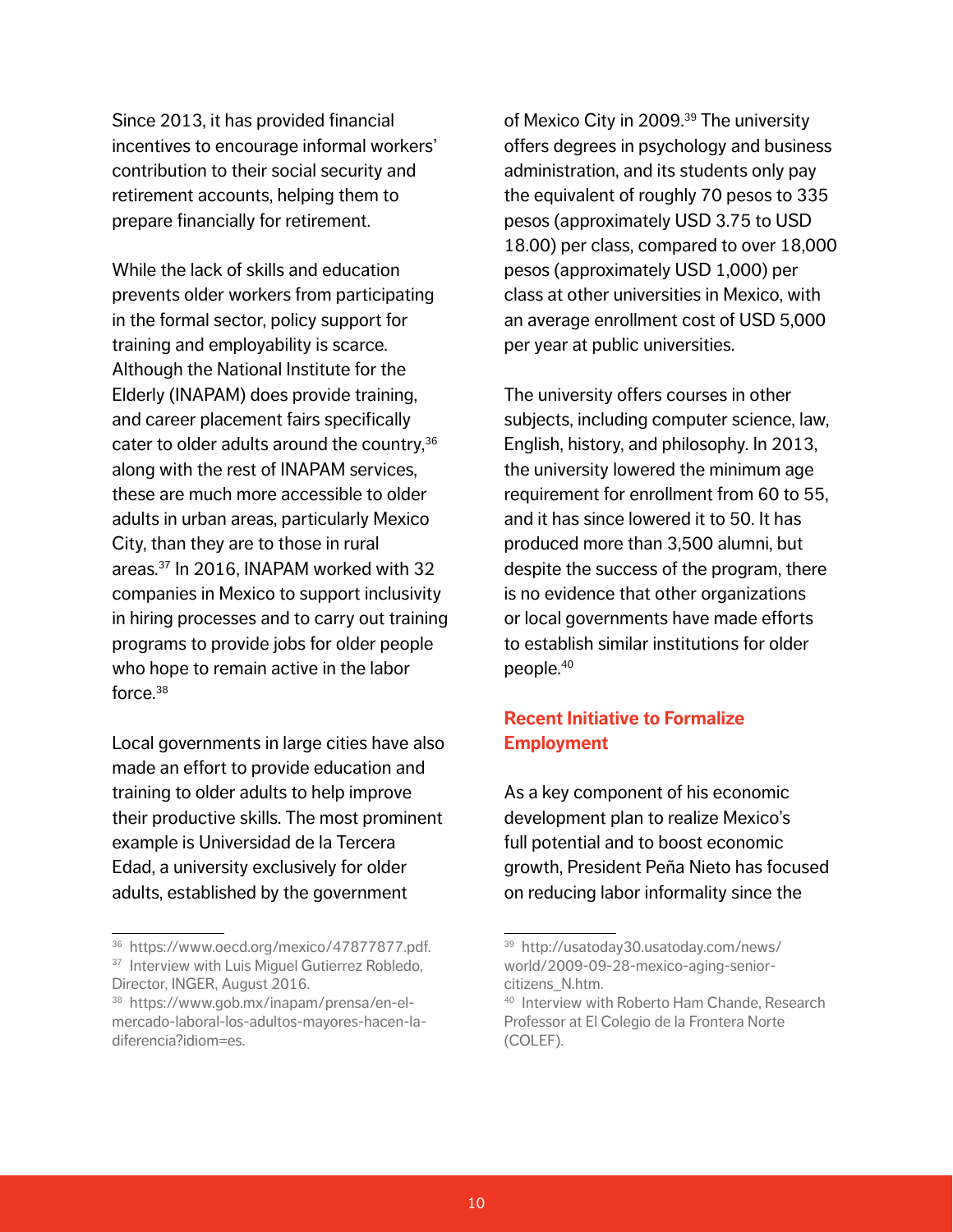beginning of his administration. In 2013, the government established a program for the formalization of employment with the goal of transitioning 200,000 informal jobs into the formal sector in one year by cracking down on employers to ensure that they comply with the social security law and the Federal Law on Employment. Successfully reducing informality would give an increasing number of older adults access to social security moving forward, and it would ensure that existing

opportunities for all age groups pay more and comply with labor laws. While there has been a decrease of about 2 percent in the informality rate since these policies were put in place, local experts note that there is no real evidence of direct causality between the program and informality drop, and there is much room for further actions and implementation improvement in order to lower labor informality.<sup>41</sup>

<sup>41</sup> Interview on labor informality with IDB Mexico representative, September 2016.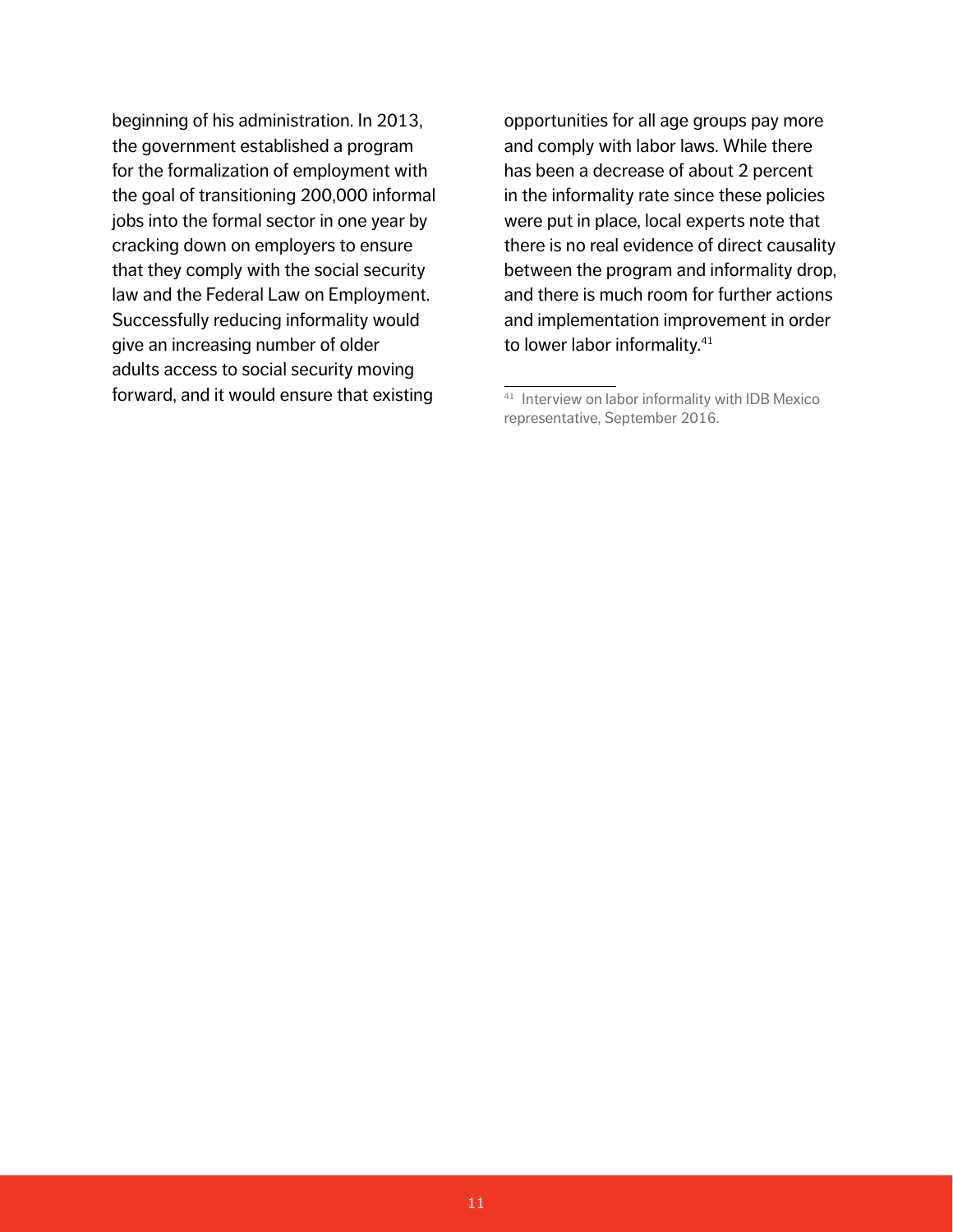Among OECD countries, Mexico has the lowest rate of Internet users – just 42.5 percent in 2014. Basic forms of technology remain expensive, which is keenly felt by the older population, and negative perceptions persist about the value of the Internet. In response to this, the federal government has implemented a National Digital Strategy to improve accessibility, and the government of Mexico City is planning to establish an annual digital event to bring the experience of digital technologies to new users. Nongovernment organizations are also working to provide technology training for members of marginalized communities, but like the government, they lack programs that target older adults.

## **The Digital Divide**

A tremendous digital divide exists in Mexico between the older and younger populations. Only 3.1 percent of people age 65 and over used a smart phone in 2014, compared with about a quarter of the entire population. $42$  The divide is also notable in Internet use – 7.4 percent of adults between 65 and 74 used the Internet in 2014, less than one-fifth of the rate for the total population of 42.5

*"There are lots of fears regarding the possible negative outcomes of using technology, and particularly the Internet, some of which including fishing, scamming, junk mail, etc. This is a valid concern for older adults, since they are the most likely of all age groups to be ripped off or scammed through the Internet."* 

 $\overline{\bullet}$  . . . . . . . . .

– Aleph Molinari, Director of the Pro-Access **Foundation** 

percent.43 Meanwhile, the OECD average for Internet users of all ages is 81.6 percent, and it is 49.8 percent for those between 65 and 74.44

There is a range of barriers to older adults' adoption of digital technologies. With high levels of poverty, older adults simply cannot afford the expensive modern technologies, particularly in the telecommunications sector, when compared with other countries. Prices for mobile communications technology are above the OECD average in almost all cases, one exception being for the lowusage pre-paid calls basket.<sup>45</sup> According Aleph Molinari, the Director of an NGO

<sup>42</sup> http://www.emarketer.com/Article/ One-Quarter-of-Mexicos-Population-Use-Smartphones-2014/1011753.

<sup>&</sup>lt;sup>43</sup> OECD Internet Users by Age 2014.

 $44$  Ibid.

<sup>45</sup> https://www.oecd.org/sti/ broadband/50550219.pdf.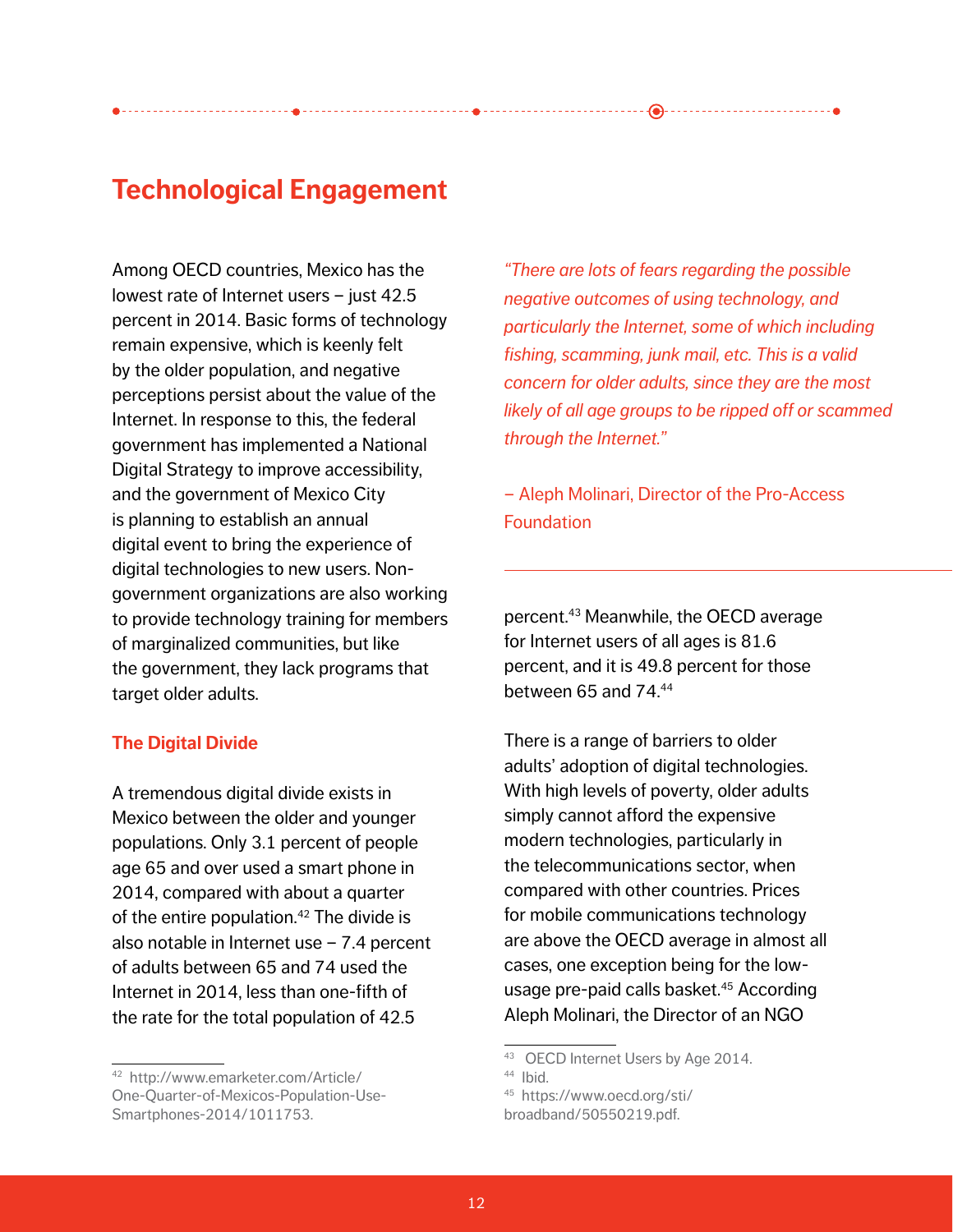called the Pro-Access Foundation (Fundación Proacceso), "There are lots of fears regarding the possible negative outcomes of using technology, and particularly the Internet, some of which include fishing, scamming, junk mail, etc. This is a valid concern for older adults, since they are the most likely of all age groups to be ripped off or scammed through the Internet."

#### **National Digital Strategy**

In 2013, the new administration of President Peña Nieto introduced the National Digital Strategy as a comprehensive plan to encourage the adoption and development of Information and Communications Technologies to achieve a "Digital Mexico" and to bolster national competitiveness.46 The plan is to execute the strategy over a six-year period with the rollout of a range of policies to encourage the adoption and development of Information and Communications Technologies (ICTs).<sup>47</sup> Included in this is the National Digital Inclusion Campaign, which will place particular emphasis on indigenous people, older adults, people with disabilities and those living in extreme poverty, with the goal of providing a digital education to nearly 30 million Mexicans who do not use ICTs.<sup>48</sup> The plan has been progressing slowly, which experts with

46 http://www.oecd.org/gov/mexico-digitalstrategy.pdf.

47 http://embamex.sre.gob.mx/italia/images/pdf/ national%20digital%20strategy.pdf.

NGOs believe may be related to the large and sweeping nature of the plan, but they also state that the strategy's chief coordinator, Alejandra Lagunes, has been aggressively pushing plans relating to digital inclusivity, and full implementation of the strategy is scheduled for 2018.49

Another element of the National Digital Strategy<sup>50</sup> includes a federal telecommunications sector reform initiated by President Peña Nieto in 2013 to bridge the digital divide by lowering prices for telecom services. As a part of this initiative, Congress passed a telecom reform law in the summer of 2014, establishing the Federal Telecommunications Institute to regulate the telecom market, which has the authority to split up companies engaged in monopolistic practices to maintain competition and to ensure that prices do not get out of control. $51$  These are young reforms, but they have the potential to decrease prices for telecom services significantly and to allow older people who traditionally have had limited access to this type of technology to acquire it.<sup>52</sup>

## **Access and Digital-Skilling Initiatives**

Both local governments and NGOs have attempted to organize events aimed at providing greater access to technology through education and training for

<sup>48</sup> http://www.oecd-ilibrary.org/science-andtechnology/oecd-internet-economy-outlook-2012\_9789264086463-en.

<sup>49</sup> Interview with Aleph Molinari, Director of the Pro-Access Foundation, September 2016. 50 https://embamex.sre.gob.mx/italia/images/pdf/ national%20digital%20strategy.pdf.

<sup>51</sup> http://www.americasquarterly.org/content/ telecommunications-mexicos-new-reform. 52 https://embamex.sre.gob.mx/italia/images/pdf/ national%20digital%20strategy.pdf.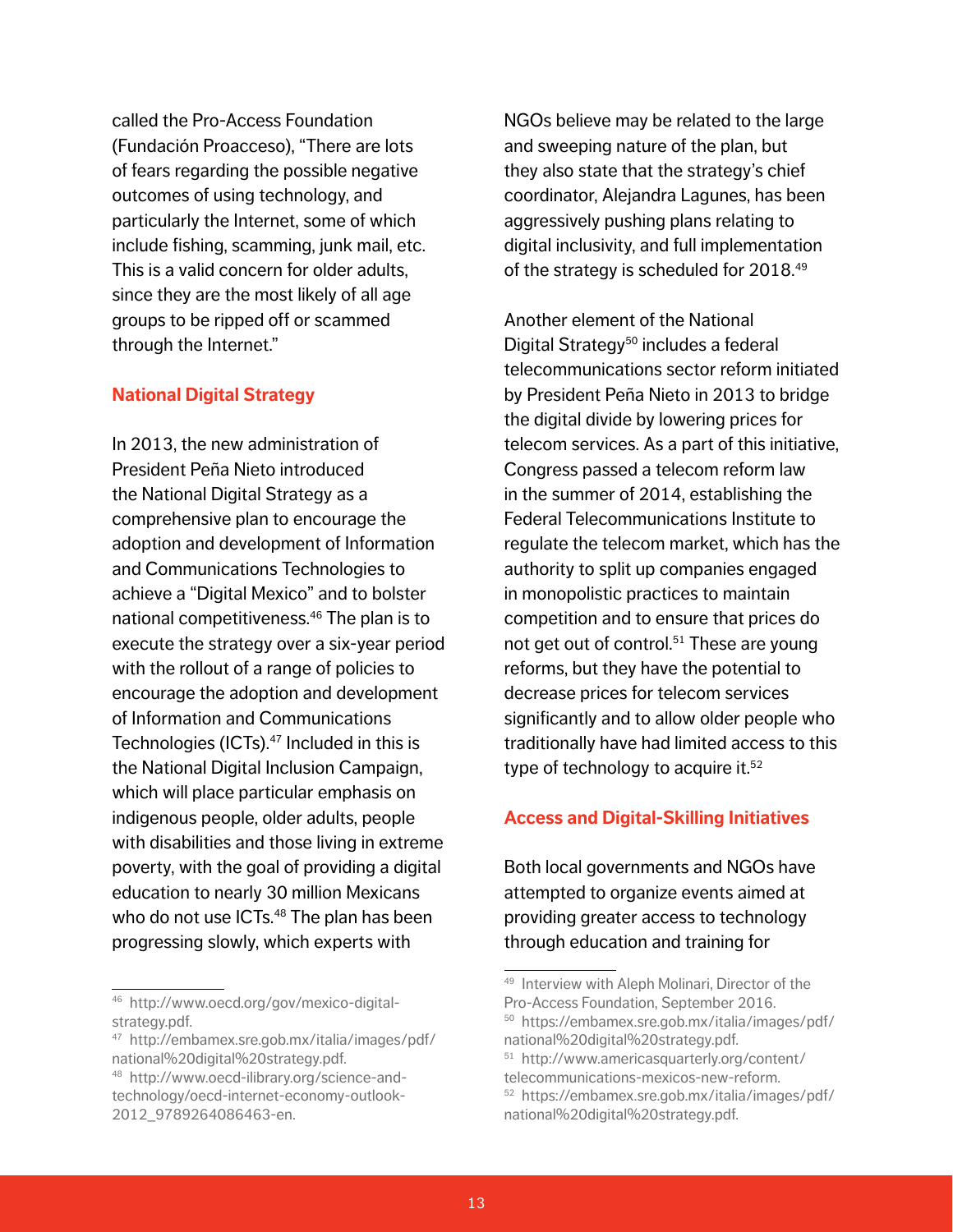previously underserviced populations, including older adults. For the past four years, the government of Mexico City has hosted an annual event called Digital Village, which has become the world's largest digital technology event with the purpose of introducing people to new ICTs. Organized in collaboration with the Carlos Slim Foundation and Mexico's telecommunications giant Telmex, the month-long event has included free access to more than 30 courses and workshops in past years, ranging from basic computer skills to advanced programming. Its primary purpose is to bridge the gap between those who can access ICTs on a daily basis in Mexico and those who cannot, many of whom are older adults. Mayor Miguel Angel Mancera announced before the 2016 event that the city was planning to build a permanent digital village in the neighborhood of Iztapalapa,<sup>53</sup> where over one-third of all residents are living in poverty.54 The installation of this permanent digital village is currently scheduled for October 2017.<sup>55</sup>

Mexican NGOs are also taking an active role in increasing the level of access to modern technologies among older adults. Fundación Proacceso, or the Pro-Access Foundation,<sup>56</sup> was founded in 2008 with the mission of reducing

the digital divide and providing quality education to low-income areas in Mexico. In its first year, it established ten centers in four municipalities, with a combined reach of  $68,000$  users.<sup>57</sup> As of 2015, the federal government and the Mexico State (Edomex) government together provided the organization with approximately 1.7 billion pesos (approximately USD 91 million.58 As a result, the organization has been able to expand rapidly. There are 70 digital-inclusion centers spread throughout Mexico. About one million people have benefited from the digital-skilling services that these centers provide, but just 8 percent of these beneficiaries are above age 60. It frequently hosts an event called Grandparents Day, when grandparents are encouraged to join their grandchildren at one of the centers, and families can learn technology and computer basics together.59

The government has collaborated with The Pro-Access Foundation in attempts to replicate the model and achieve similar results on a larger scale. One such program is spearheaded by the leadership of the National Digital Strategy, called Puntos Mexico Conectado. It aims to provide services similar to those provided by the Pro-Access Foundation on a larger scale by setting up one hub for the capital of every state in Mexico, which has integrated services including online learning and

<sup>53</sup> http://news.xinhuanet.com/english/2016- 07/16/c\_135517503.htm.

<sup>54</sup> https://www.theguardian.com/cities/ gallery/2015/nov/10/iztapalapa-mexico-citydensely-populated-suburb-in-pictures.

<sup>55</sup> http://www.dineroenimagen.com/2016-06- 22/74645.

<sup>56</sup> http://www.proacceso.org.mx/index.php/ quienes-somos/.

<sup>57</sup> Interview with Aleph Molinari, Director of the Pro-Access Foundation, September 2016.

<sup>58</sup> Nexos (2015) http://www.nexos.com. mx/?p=25525

<sup>59</sup> Interview with Aleph Molinari, Director of the Pro-Access Foundation, September 2016.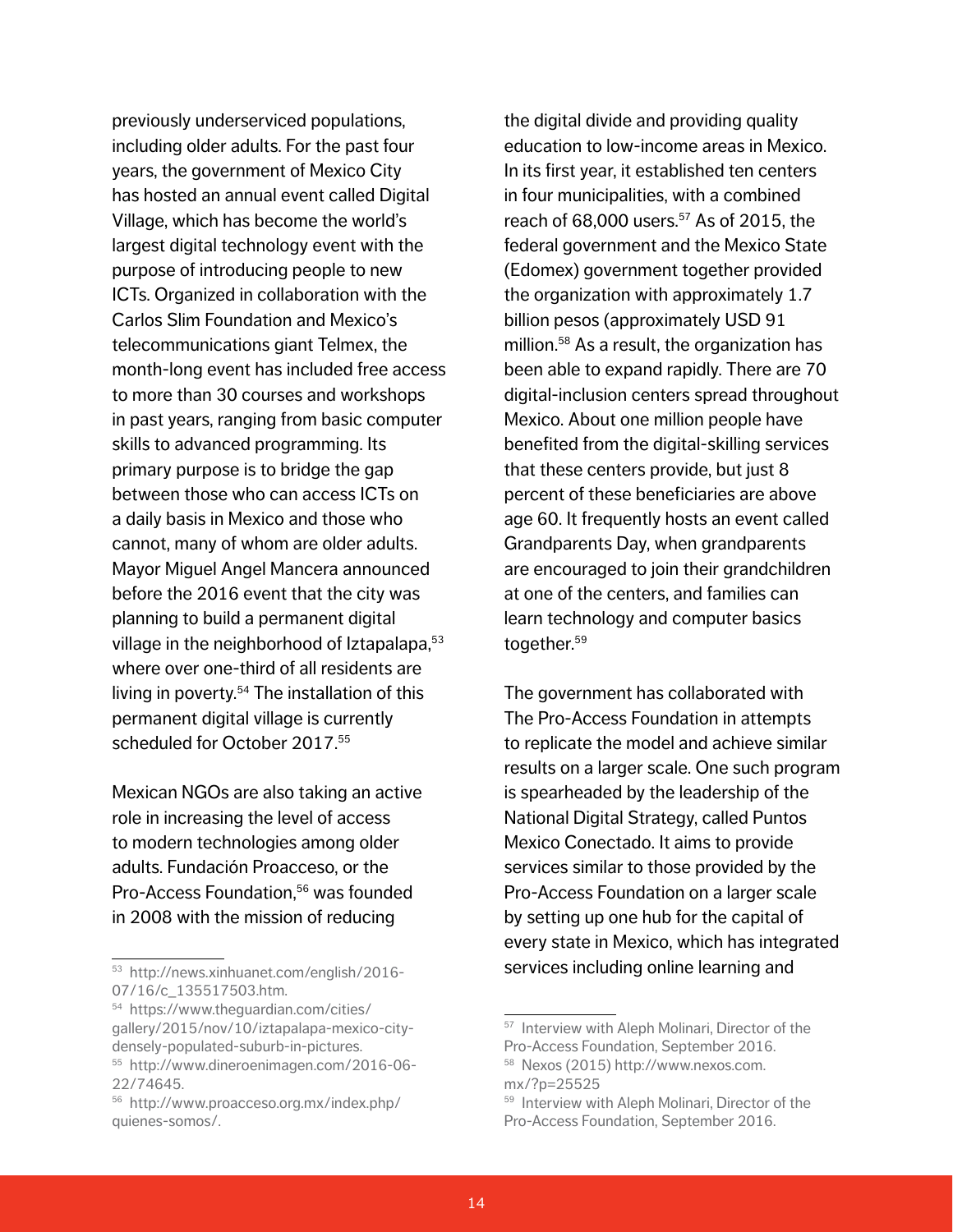micro-entrepreneurship.<sup>60</sup> Thirty-two sites have been in operation since 2015, one for each state. While these efforts have the potential to go a long way toward normalizing inclusivity as technology continues to advance, Mexico still lacks programs that work specifically to engage with the older adult population and their relationship with technology.

### **Limited Private-Sector Involvement**

The private sector in Mexico generally demonstrates a lack of interest in developing digital products or services tailored to older consumers, given their limited financial capability and low digital literacy. One of the few private-sector initiatives specifically geared toward helping older adults access basic forms of technology comes from a local company called CUIDA+MÁS. $61$  This company,

which began operating in 2015, provides cell phones specifically designed for older adults by Eugenio Alonso Gonzalez. In addition to making mobile technology more available to older people in Mexico, the phones are intended to serve as a means of using accessible technology to address older adults' loneliness. The phones have simple features, including a total of only five buttons, which allow for easy access and counter the intimidation that some older adults often feel when trying to learn how to use other cell phones. With just eleven employees, the company can only operate in three cities, making the phones difficult for many older people to acquire. Additionally, at a price of 3,600 pesos (just under USD 200), the phones are out of reach for many older adults, especially when considering that the pension most receive is only 580 pesos per month (approximately USD 30).<sup>62</sup>

 $60$  Ibid.

<sup>61</sup> http://www.elfinanciero.com.mx/empresas/ mexicano-vende-celulares-especiales-paraabuelitos.html.

<sup>&</sup>lt;sup>62</sup> OECD Reviews of Pension Systems: Mexico.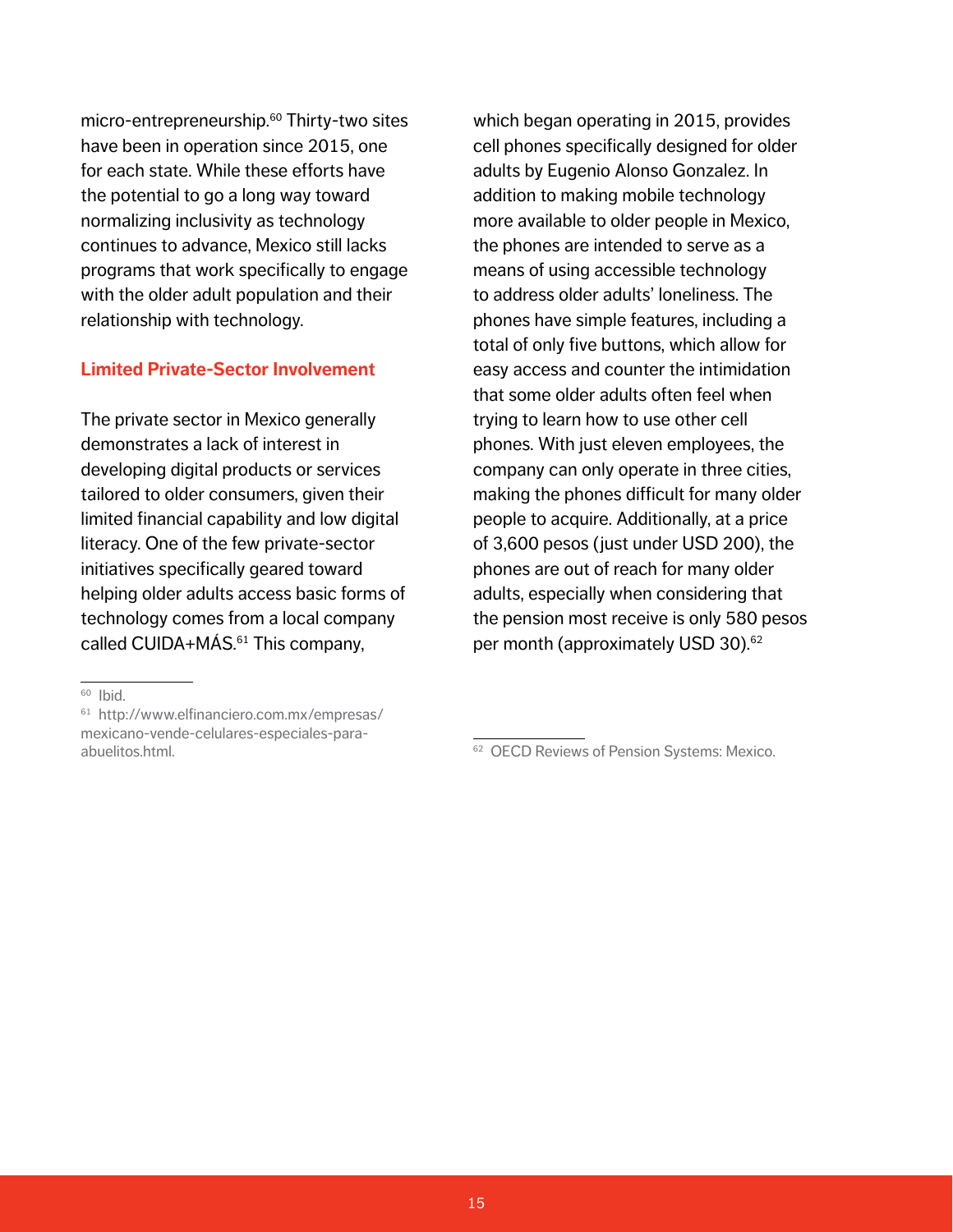# **Healthcare and Wellness**

Mexico's older population maintains a life expectancy and a healthspan at ages 60 through 64 that are above both the global and regional averages. However, unlike most OECD countries, they have actually decreased in recent years due to high levels of obesity and related conditions stemming from poor diets and lack of access to quality nutrition resources. This has led to an increasing need for longterm care among the growing population of older adults, but the financial burden of care is higher than anywhere else in the OECD, and despite the establishment

of the National Institute of Geriatrics in 2008, the country has no formal system to provide LTC.

#### **Leading Health Concerns**

Unlike the general demographic trends in the region of Latin America and the Caribbean as well as around the globe, both life expectancy and healthy life expectancy at ages 60 through 64 in Mexico have slightly declined, from a life expectancy of 21.6 to 21.5 years and a healthy life expectancy of 16.9 to 16.8



(Source: Global Burden of Disease Study 2015 by Institute for Health Metrics and Evaluation)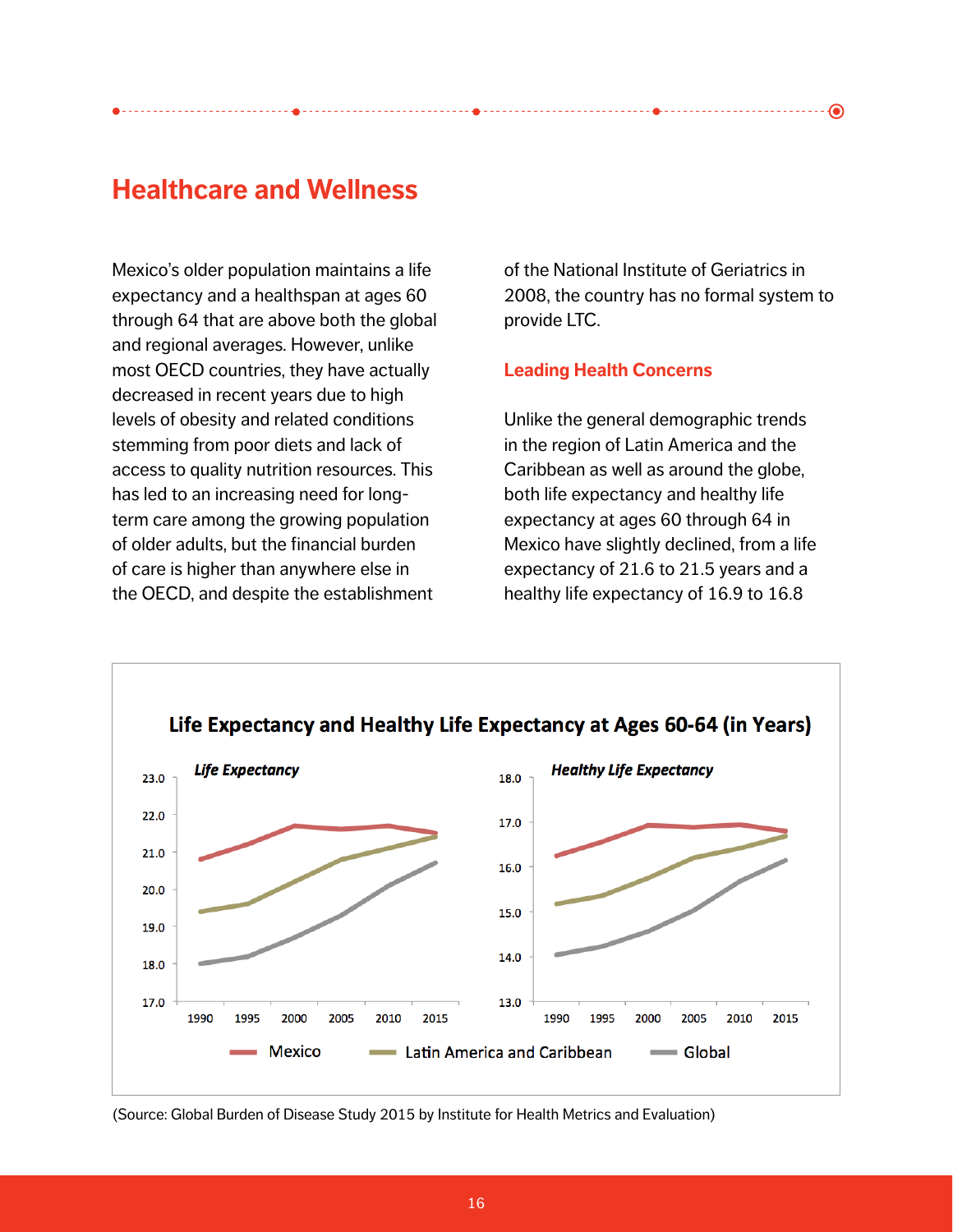years over the past decade, which experts attribute to the lack of support given to both the general population and older adults in helping them to pursue healthier lifestyles.<sup>63</sup>

A shift from traditional diets to growing consumption of sugary beverages and unhealthy foods, which occurs as a result of poverty and limited access to quality health and nutrition resources, has led to severe health threats such as overweight/obesity and diabetes among older Mexicans. A culture centered around unhealthy consumption has been developing for years, which some blame on the introduction of American fast food chains in the  $1990s$ ,  $64$  and has reached a point where sugary sodas and fast foods are all that is available in some communities.65

Among adults age 50 and older, 49.4 percent were found to be overweight, and 28.7 percent were found to be obese in 2015. The rates for the entire population were even higher – at about 70 percent and 32.8 percent, respectively – which will lead the rates for future generations of older adults to increase if action is not taken to reverse this trend.<sup>66</sup> Coupled with the high obesity rate has been the prevalence of diabetes. In 2012, nearly

<sup>63</sup> Interview with Alberto Palloni, Professor at University of Wisconsin-Madison.

64 http://www.dailymail.co.uk/news/ article-2358472/How-Mexico-got-fat-obese-America.html.

<sup>65</sup> Interview with Alberto Palloni, Professor at the University of Wisconsin-Madison.

pubmed/25339538.

one-quarter of all older adults in Mexico were diagnosed with diabetes.<sup>67</sup>

Another health issue that has gained experts' particular concern is the fast growth in dementia, which many attribute to the risk factors for cognitive decline that come with obesity and diabetes.<sup>68</sup>

*"Levels of dementia are growing. This is problematic in that dementia usually comes with a host of other medical problems, so in addition to the high cost of care of treatment for dementia itself, either the system or the individual is likely to have to take on other expenses as well."* 

– Luis Miguel Gutiérrez Robledo, Director, National Institute of Geriatrics

The number of people in Mexico who die as a result of Alzheimer's disease and other dementias more than doubled from 2004 through 2014.<sup>69</sup> Mexico's National Poll of Health and Nutrition in 2012 observed that 8.9 percent of people age 70 through 79 and 19.2 percent of older adults age 80 and older reported symptoms of dementia.<sup>70</sup> According to Luis Miguel Gutiérrez Robledo, Director of Mexico's National Institute of Geriatrics

<sup>66</sup> http://www.ncbi.nlm.nih.gov/

<sup>67</sup> http://www.scielosp.org/img/revistas/spm/ v55s2/a32c2.jpg.

<sup>68</sup> Interview with Luis Miguel Gutierrez Robledo, Director, INGER, August 2016.

<sup>&</sup>lt;sup>69</sup> WHO Mortality Database.

<sup>70</sup> http://www.scielosp.org/scielo.php?script=sci\_ arttext&pid=S0036-36342013000800032&lng=e n&nrm=iso&tlng=en.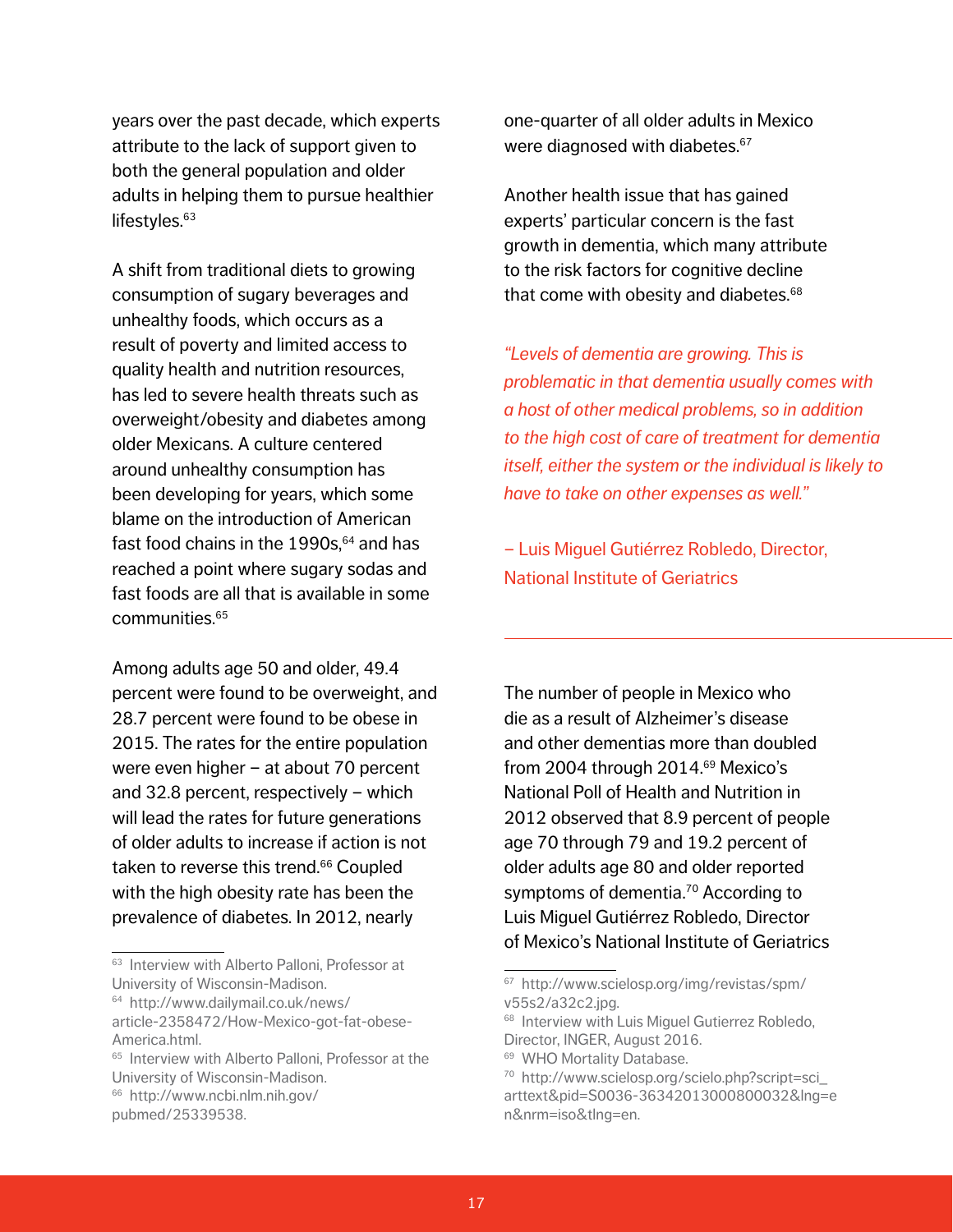(INGER), "Levels of dementia are growing. This is problematic in that dementia usually comes with a host of other medical problems, so in addition to the high cost of care of treatment for dementia itself, either the system or the individual is likely to have to take on other expenses as well." In order to address this issue, Mexico's National Institute of Geriatrics (INGER), which is the youngest of the country's National Institutes of Health established in 2008, recently began a psychological assessment, which will serve as one of the first in-depth studies of dementia in older adults in Mexico. Its researchers have also created databases using survey data to better analyze the causes of conditions like Alzheimer's disease and to identify the best course of preventive action.<sup>71</sup>

#### **Health Insurance**

The establishment of public health insurance, Seguro Popular (SP), in 2004 was a major achievement, as it is Mexico's first health insurance scheme fully financed by public funds. SP has helped to dramatically increase the insurance coverage among older adults and to improve affordability of healthcare. As of 2012, only about 20 percent of people age 60 and older remained uninsured, compared to nearly 60 percent in 2000.72

In spite of the expanding coverage, the quality of care available to those insured through SP remains relatively poor. SP does not cover a number of high-cost conditions that are particularly prevalent in older adults. For example, treatment for only six types of cancer is included with SP coverage, out of the more than 100 that exist.<sup>73</sup> In addition, SP has focused on curative treatment as opposed to preventative care. For example, ischemic heart disease, a leading cause of death in Mexico, is not treated through SP as a chronic condition but only in emergency situations.<sup>74</sup>

The limited coverage of SP leads to very high out-of-pocket health expenditures, especially for older adults. The burden of out-of-pocket health expenditures in Mexico is the highest in the OECD for people of all ages, accounting for 45 percent of all health spending in 2015.75 The high healthcare expenditure presents an especially difficult challenge for older adult households – one in every four households in Mexico has at least one adult over the age of 60.  $76$  In the 2012 Mexican Survey of Health and Nutrition, nearly 40 percent of older adults who are insured through SP reported that financial reasons kept them from receiving the treatment they needed.<sup>77</sup> To counter this,

<sup>71</sup> Interview with Luis Miguel Gutierrez Robledo, Director, INGER, August 2016.

<sup>72</sup> http://www.geriatria.salud.gob.mx/descargas/ investigacion/Ponencias\_USC\_2015/08\_ LOPEZORTEGA\_POLICIES\_AND\_COSTS.pdf.

<sup>73</sup> https://www.justice.gov/sites/default/files/eoir/ legacy/2014/07/14/2014-010632%20MX%20 RPT%20FINAL.pdf.

<sup>74</sup> Ibid.

<sup>75</sup> https://www.oecd.org/health/health-systems/ OECD-Reviews-of-Health-Systems-Mexico-2016- Assessment-and-recommendations-English.pdf. 76 https://books.google.com/books?id=WDmBBw AAQBAJ&pg=PA174&lpg=PA174&dq=older+adult +healthcare+in+mexico&source=bl&ots=JrX-QNL-77 http://www.ncbi.nlm.nih.gov/pmc/articles/ PMC4513520/.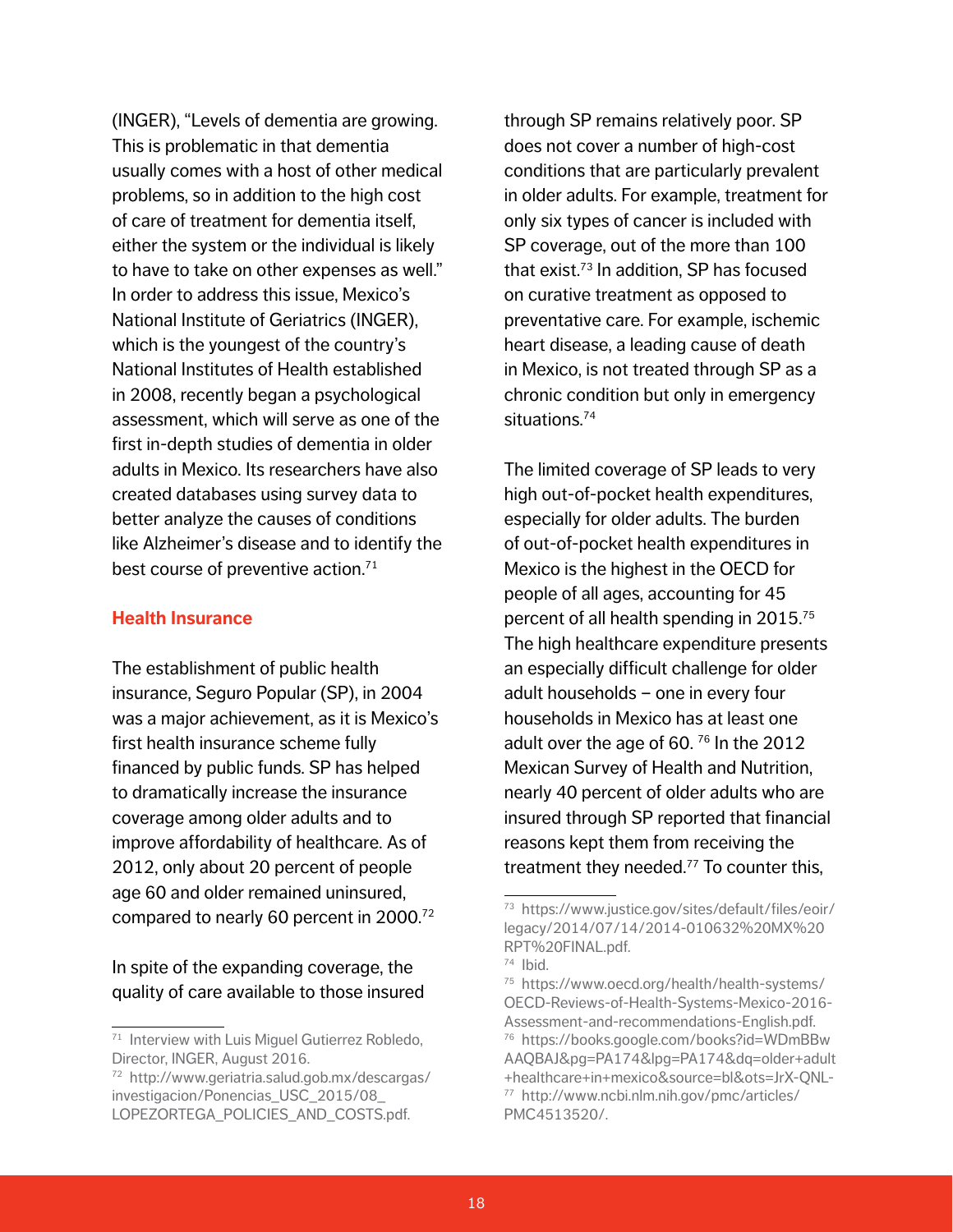*"[Mexico's] healthcare system and pension reforms should be tied in with programs that offer advice on how to live a healthy lifestyle as an older adult in order to prevent chronic conditions relating to obesity like diabetes, or more effectively manage them when they are already present."* 

– Rebeca Wong, Director of WHO/PAHO Collaborating Center on Aging and Health at the University of Texas Medical Branch

the National Institute of Geriatrics' (INGER) research and advocacy efforts focus on issues such as catastrophic out-of-pocket health expenditures and the negative economic impact of inadequate healthcare for older adults in Mexico. However, for implementation of policies, it relies on the National Institute for Older Adults (INAPAM), which still lacks the resources to be effective nationwide. According to Rebeca Wong, "[Mexico's] healthcare system and pension reforms should be tied in with programs that offer advice on how to live a healthy lifestyle as an older adult in order to prevent chronic conditions relating to obesity like diabetes, or more effectively manage them when they are already present."

In order to address the increasing demand for specialized care for Mexico's expanding older adult population, the education and training division of INGER also has programs to train future geriatricians. It has completed 66 courses of continual

specialized medical and geriatric education for over 4,400 students and has participated in numerous media interviews to help raise awareness of the growing issues created by not having a formal LTC system in the wake of population aging.<sup>78</sup>

## **Long-Term Care (LTC)**

Given the continued prevalence of multigenerational households, the majority of LTC is still provided by the family, and most older adults still live with their families until the end of their lives. However, as household structure shifts away from the traditional multigenerational model, the need for a formal system for LTC provision continues to grow. This need is exacerbated by the expensive cost of private care options, which is typically between 18,000 and 30,000 pesos (USD 1,000 and USD 1,700) per month, $^{79}$  and by the practically non-existent presence of NGOs working to provide LTC services.

In addition to shifting family structures, the poor health of so many older adults and the low quality of healthcare under SP coverage in the country have contributed to the growing demand for LTC. However, Mexico lacks any kind of formal LTC system with the capacity to serve older adults on a large scale, and it does not provide support for informal family caregivers. There is no infrastructure in place to develop programs specifically intended to assist in caring for older

<sup>78</sup> http://www.geriatria.salud.gob.mx/contenidos/ menu1/english.html.

<sup>79</sup> https://www.mexperience.com/assisted-livingnursing-care-in-mexico/.